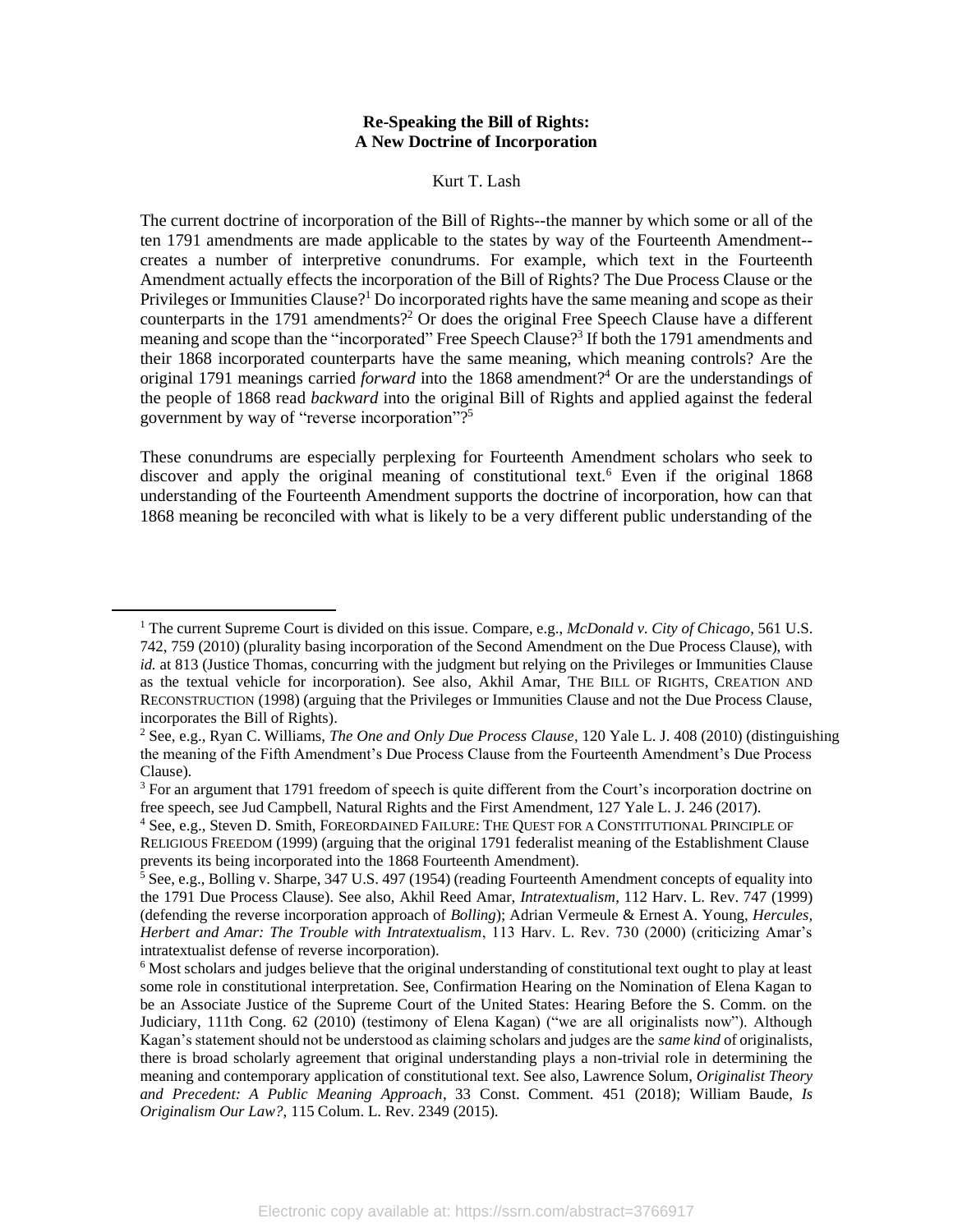Bill of Rights in 1791?<sup>7</sup> Originalists seem forced to either abandon originalism or accept a world in which we have two Bill of Rights, one applicable against the federal government and invested with 1791 meanings and one incorporated against the states and invested with 1868 meanings.

 This essay proposes a new way to solve these conundrums and reconcile the *original* Bill of Rights with the *incorporated* Bill of Rights and do so in a manner consistent with a historically based understanding of the Fourteenth Amendment. When the people adopted the Fourteenth Amendment into existence, they readopted the original Bill of Rights, and did so in a manner that invested those original 1791 texts with new 1868 meanings. There is only one Freedom of Speech Clause—the is now one of the privileges or immunities of citizens of the United States which neither state nor one the people spoke into existence in 1791 but then *respoke* in 1868. This respoken Bill of Rights federal government may abridge.

 Reconceptualizing the doctrine of incorporation as involving a re-speaking of the Bill of Rights implicates both the original understanding of the Fourteenth Amendment and the post- Reconstruction enforcement of the Bill of Rights against the federal government. Whatever the original meaning of the 1791 amendments, the people of 1868 spoke those older rights into a new context, one reflecting decades of battles over the meaning of the Bill of Rights and the importance of protecting those rights against both federal and state abridgment. An originalist interpretation of the Fourteenth Amendment not only calls for an 1868 understanding of provisions in the Bill of Rights incorporated against the states by way of the Privileges or Immunities Clause, it also requires an updated 1868 understanding of the Bill of Rights itself. The 1868 respeaking of the Bill of Rights transforms the doctrine of "reverse incorporation" from an anti-historical example of living constitutionalism into a textually and historically based understanding of the original meaning of Section One of the Fourteenth Amendment.

# *1. "Speaking" Constitutional Text*

 The American Constitution announces itself as an act of popular sovereignty. "*We the people* of the United States. . . *do ordain and establish this constitution*." A theory of self-government which sovereignty envisions the people as standing apart from the ordinary institutions of government who communicate their will through the device of written constitutions.<sup>8</sup> Although the members of did not became *the people's* Constitution until considered and ratified by the people acting in but a dead letter, until life and validity were breathed into it by the voice of the people, speaking emerged in the United States between the Revolution and the Founding, American popular the Philadelphia Constitutional convention drafted a proposed constitution in 1787, this document convention in the several states. As James Madison put it, the proposed constitution was "nothing through the several State Conventions."9

 the book of Genesis, "the Lord God formed man of the dust of the ground, and breathed into his Madison's biblical metaphor about the "voice of the people" is both striking and apt. According to

original 1791 understanding of free expression).<br><sup>8</sup> See Gordon Wood, THE CREATION OF THE AMERICAN REPUBLIC, *supra* note 4. See also, Keith Whittington, 7 See Jud Campbell, *Natural Rights and the First Amendment*, 127 Yale L. J. 246 (2017) (arguing that the modern Supreme Court's First and Fourteenth Amendment free speech doctrine is altogether different from the

 (1999) (discussing the theory of American popular sovereignty and its relationship to originalist theories of CONSTITUTIONAL INTERPRETATION: TEXTUAL MEANING, ORIGINAL INTENT, AND JUDICIAL REVIEW 110 constitutional interpretation) 9 James Madison, speech of April 6, 1796, *in* Madison: Writings 574 (Jack Rakove, editor) (1999).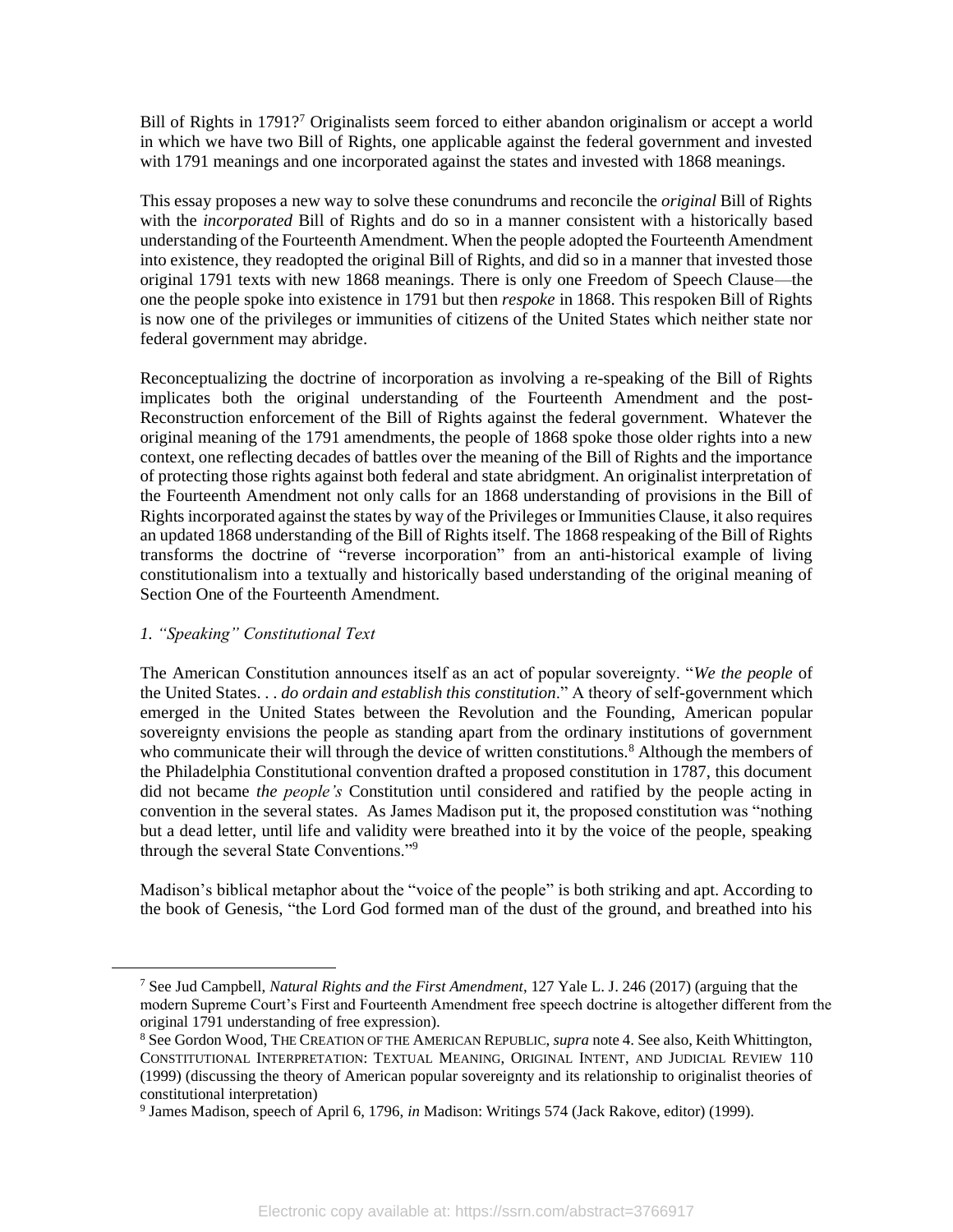nostrils the breath of life; and man became a living soul."<sup>10</sup> Madison takes the biblical account of the creation of man and applies it to the creation of the Constitution. As Adam was but clay until people breathed life into the document by acting in their highest sovereign capacity in the state ratifying conventions. In this way, words written by others became the words of the people brought to life by the breath of God, so the proposed constitution was but a "dead letter," until the themselves spoken into legal existence by the act of ratification.

 *ratified* has important implications for the content of constitutional law. Words are invested with legal validity only to the extent that they represent communicated will of the people themselves. Originalist theorists embrace this distinction and maintain that determining the meaning of a constitutional communication requires determining the understanding held by those with the sovereign authority to "speak" fundamental law into existence. For example, whatever the understanding of those who drafted a proposed constitutional text, the legally relevant understanding is that held by those with the authority to "breath life" into that text through the act Under a system of popular sovereignty, the distinction between *words*-*as-proposed* and *words*-*as*of ratification. As Madison explained in the expanded version of the above quote:

 [W]hatever veneration might be entertained for the body of men who formed our Constitution, the sense of that body could never be regarded as the oracular guide in expounding the Constitution. As the instrument came from them it was nothing more than the draft of a plan, nothing but a dead letter, until life and validity were breathed into it by the voice of the people, of the instrument beyond the face of the instrument, we must look for it, not in the General Convention, which proposed, but in the State Conventions, which accepted and ratified the speaking through the several State Conventions. If we were to look, therefore, for the meaning Constitution<sup> $11$ </sup>

 Madison's distinction between the understanding of the drafters and the understanding of the ratifiers is echoed in contemporary scholarly debates regarding the original meaning of the Constitution. Scholars who adopt an originalist methodology for determining the meaning of constitutional text commonly (though not universally) distinguish the intentions of the framers from the understanding of the ratifiers.<sup>12</sup> Although the publicly declared intentions and purposes of the framers may have informed the understanding of the ratifiers, the principles of popular sovereignty dictate that it is the understanding of the ratifiers that informs (indeed, establishes) the legal validity of the text. Thus, to the degree that the drafters of a text held a different understanding than the ratifiers, the legally operative understanding must be that of the ratifiers. Only the latter counts as the voice of the people. $^{13}$ 

 The sovereign people not only have the right to establish their constitution, they also retain the right to alter or amend that constitution whenever they see fit. This fundamental principle of popular sovereignty is announced in the Declaration of Independence<sup>14</sup> and constitutionalized in Article V

<sup>&</sup>lt;sup>10</sup> See Genesis 2:7 (King James version).<br><sup>11</sup> Madison, WRITINGS, *supra* note 9, at 574.<br><sup>12</sup> See e.g., Lawrence Solum, *The Fixation Thesis: The Role of Historical Fact in Original Meaning*, 91 Notre Dame L. Rev. 1, 4-5 (2015).<br><sup>13</sup> See, e.g., Testimony of Amy Coney Barrett, October 14, 2020 (Day Two, Senate Judiciary Committee

 Hearing on Nomination to the Supreme Court) ("I interpret the Constitution as a law, and I interpret its text as text, and I understand it to have the meaning that it had at the time people ratified it."). <https://www.rev.com/blog/transcripts/amy-coney-barrett-senate-confirmation-hearing-day-2-transcript><sup>14</sup> See, Declaration of Independence (1776) ("That to secure these rights, Governments are instituted among

 Men, deriving their just powers from the consent of the governed,--That whenever any Form of Government becomes destructive of these ends, it is the Right of the People to alter or to abolish it, and to institute new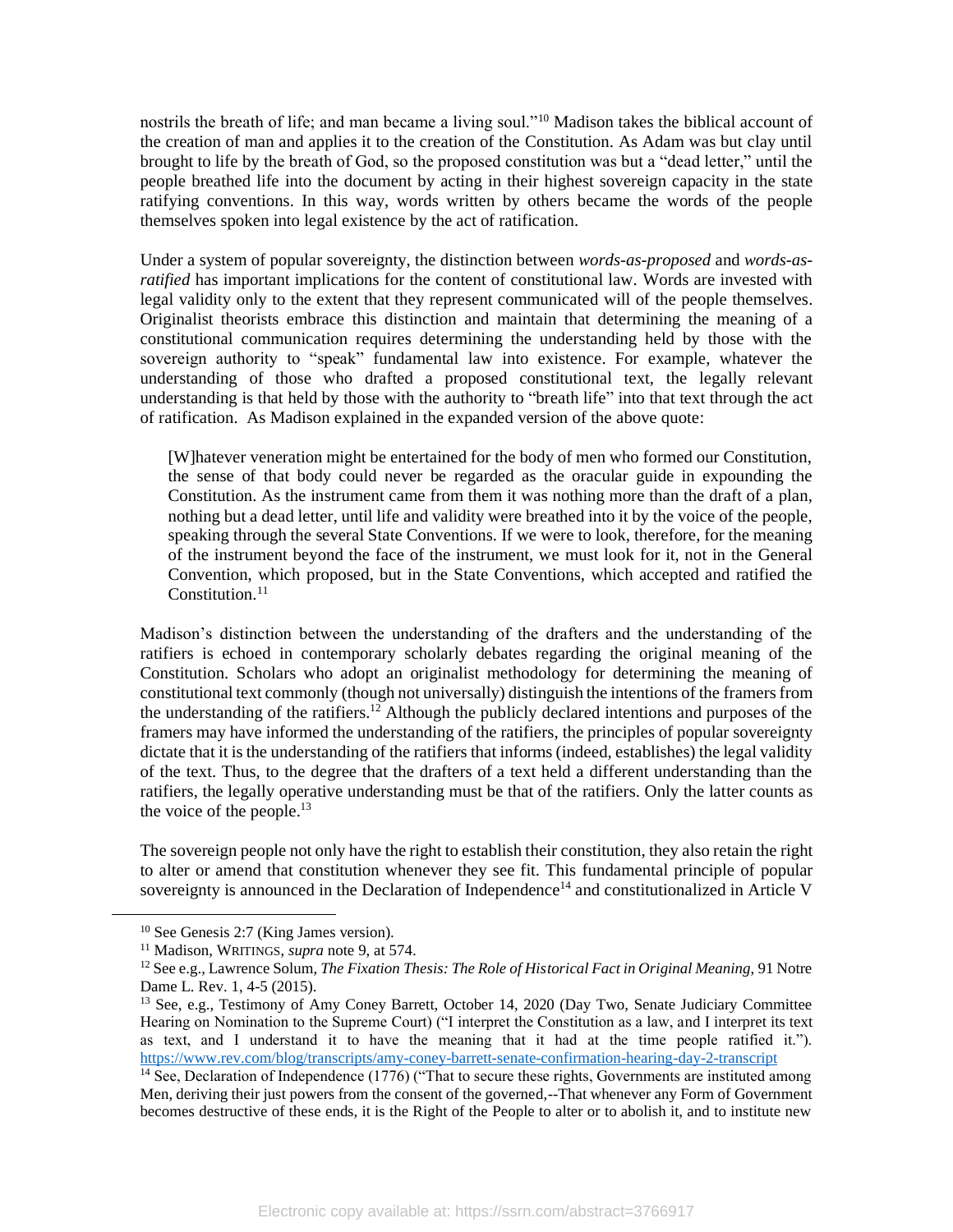of the federal Constitution.<sup>15</sup> According to the super-majoritarian process set out in Article V, national [convention\).](https://convention).16)<sup>16</sup> Ratification requires an even higher three-quarter vote of support from the people in the several states.<sup>17</sup> Only those texts which survive this super-majoritarian process earn the right to be received as "higher law"  $-$ a communication from the people themselves.<sup>18</sup> This process allows the people to speak into existence new constitutional ideas. They did so, for example, when they restructured the original Article II Presidential election process through the simply proposing a constitutional text requires two-thirds supports of both houses of Congress (or adoption of the Twelfth Amendment.<sup>19</sup>

# *2. "Re-Speaking" Constitutional Text*

 Occasionally, the people "re-speak" portions of the original Constitution and either invest those words with new meaning or clarify their proper interpretation. This occurred when the people ratified the Eleventh Amendment. Article III of the original Constitution declares that *"[t]he judicial power of the United States*, shall be vested in one supreme Court, and in such inferior Courts as the Congress may from time to time ordain and establish.  $\ldots$ <sup>20</sup> In 1795, the people respoke the opening words of Article III when they ratified the text of the Eleventh Amendment which declares:

 *The Judicial power of the United States* shall not be construed to extend to any suit in law or equity, commenced or prosecuted against one of the United States by Citizens of another State, or by Citizens or Subjects of any Foreign State.<sup>21</sup>

 These opening words of the Eleventh Amendment "re-speak" the original opening language of Article III and invests those 1787 words with a 1795 meaning. The people added the Eleventh amendment in response to the actions of Article III judges who had construed the judicial power to allow out of state citizens to sue non-consenting states in federal court.<sup>22</sup> The people swiftly responded by ratifying an amendment which self-consciously re-spoke the words of Article III and declared their sovereign will that the words "*The Judicial power of the United States* shall not be *construed*" in a forbidden manner.

 Article III or as establishing a new construction of the same words, the people's 1795 understanding of "the judicial power" trumps any contrary understanding *of the same words* held by the people of 1787. The Eleventh Amendment is an example of the people exercising their sovereign right to re-Whether one views the Eleventh Amendment as clarifying the original meaning of the language of speak constitutional language and invest old words with specific and potentially new meaning.

 Government, laying its foundation on such principles and organizing its powers in such form, as to them shall seem most likely to effect their Safety and Happiness.")<br><sup>15</sup> U.S. Const., Art. V (setting out a two-step supermajoritarian process for amending the Constitution).

<sup>&</sup>lt;sup>18</sup> See Ackerman, WE THE PEOPLE: FOUNDATIONS 6 (1993).

<sup>&</sup>lt;sup>15</sup> U.S. Const., Art. V (setting out a two-step supermajoritarian process for amending the Constitution).<br><sup>16</sup> Id.<br><sup>17</sup> Id.<br><sup>18</sup> See Ackerman, WE THE PEOPLE: FOUNDATIONS 6 (1993).<br><sup>19</sup> U.S. Const., amend. XII (1804).<br><sup>20</sup> *Leaving the Chisholm Trail: The Eleventh Amendment and the Background Principle of Strict Construction*, 50 Wm. & Mary L. Rev. 1577 (2009).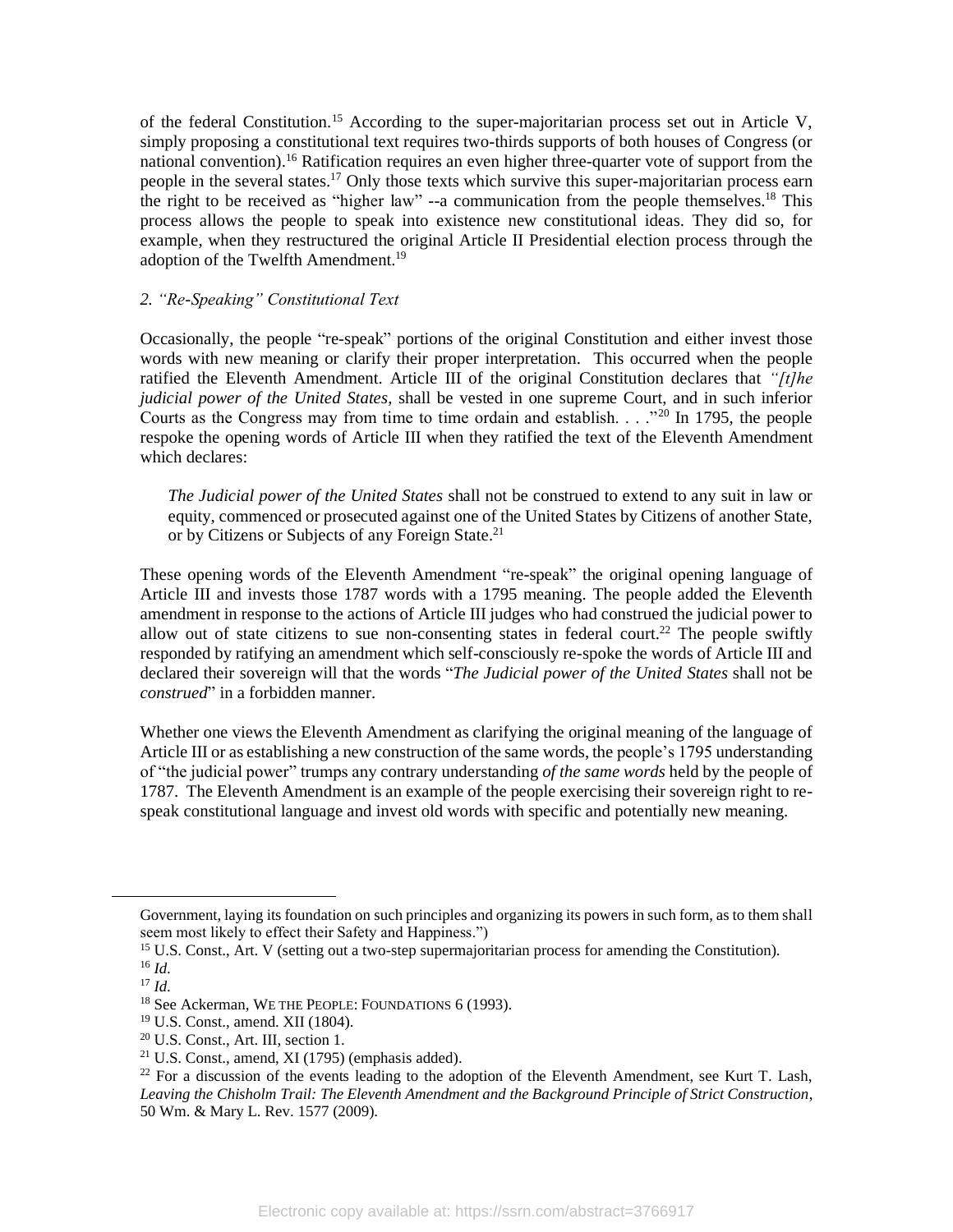A similar "respeaking" occurred when the people ratified the Thirteenth Amendment. The language of that amendment is based on the language of Article 6 of the 1787 Northwest Ordinance which declared:

 There shall be neither slavery nor involuntary servitude in the said territory, otherwise than in the punishment of crimes whereof the party shall have been duly convicted.<sup>23</sup>

 Prior to the Civil War, abolitionist opponents to slavery repeatedly quoted the language of the Northwest Ordinance as an example of the Founding generation's opposition to holding persons as [property.](https://property.24)<sup>24</sup> According to abolitionists, the Ordinance was evidence that neither the Founders nor their Constitution demanded the continued existence of slavery. In 1865, Republican members of Congress embraced the pro-freedom theories of constitutional abolitionists like Frederick Douglass,<sup>25</sup> and they self-consciously chose the language of the Northwest Ordinance as the textual guide to framing Section One of the Thirteenth Amendment. Here are the two texts side by side:

 *Northwest Ordinance*: There shall be neither slavery nor involuntary servitude in the said territory, otherwise than in the punishment of crimes whereof the party shall have been duly [convicted.26](https://convicted.26) 

 *Thirteenth Amendment*: Neither slavery nor involuntary servitude, except as a punishment for crime whereof the party shall have been duly convicted, shall exist within the United States, or any place subject to their jurisdiction. $27$ 

 In transforming the language of the Northwest Ordinance into the language of a constitutional construed the language of the original Northwest Ordinance as banning the importation of new slaves into the territory, but not as emancipating those slaves already living in the territory.<sup>28</sup> When the people of 1865 spoke these words through their ratification of the Thirteenth Amendment, amendment, the people invested 1787 language with 1865 meaning. Antebellum courts had however, they understood these words as immediately freeing every enslaved person throughout the United States.

 There is no obvious semantic difference between the Ordinance's declaration that "*There shall be slavery nor involuntary servitude … shall exist*." There was, and is, however, a dramatic difference in the historical context in which those phrases were communicated. The people who passed the original Ordinance were willing to tolerate the existence of slavery on American soil. The people who spoke very similar words in 1865 had lived through decades of public debate over slavery and *neither slavery nor involuntary servitude"* and the Thirteenth Amendment's demand that *"Neither* 

<sup>&</sup>lt;sup>23</sup> Northwest Ordinance (July 13, 1787).<br><sup>24</sup> See, e.g., Debates on the Tallmadge Amendment (Feb. 15, 1819) (speech of Mr. Taylor of New York), Annals of Congress, 15th Cong., 2nd Sess., 1172; Liberty Party Platform (Aug. 30, 1843), *in* Reinhard O. Johnson, THE LIBERTY PARTY, 1840–1848: ANTISLAVERY THIRD PARTY POLITICS IN THE UNITED STATES  317 (Baton Rouge: Louisiana State University Press, 2009). 25 See, Frederick Douglass, *The Constitution of the United States: Is it Pro-slavery or Anti-slavery*? (March

<sup>26, 1860),</sup> *in* 2 LIFE AND WRITINGS OF FREDERICK DOUGLASS 467-80 (Philip Foner, ed. 1950)*.* 

<sup>&</sup>lt;sup>26</sup> Northwest Ordinance (July 13, 1787), *in*, DOCUMENTS ILLUSTRATIVE OF THE FORMATION

 OF THE UNION OF THE AMERICAN STATES 47–54 (Charles C. Tansill, ed.,) (Washington, DC: Government Printing Office, 1927).<br><sup>27</sup> U.S. Const. Amend. XIII. See also, U.S. Senate, Debates on the Drafting of the Thirteenth Amendment

<sup>(</sup>April 8, 1864), *in* Cong. Globe, 38th Cong., 1st Sess., 1479–83, 1487–90 (drafting debates discussing the use of the Ordinance's language in the proposed amendment).<br><sup>28</sup> See Akhil Reed Amar, AMERICA'S CONSTITUTION, A BIOGRAPHY 356 (2005).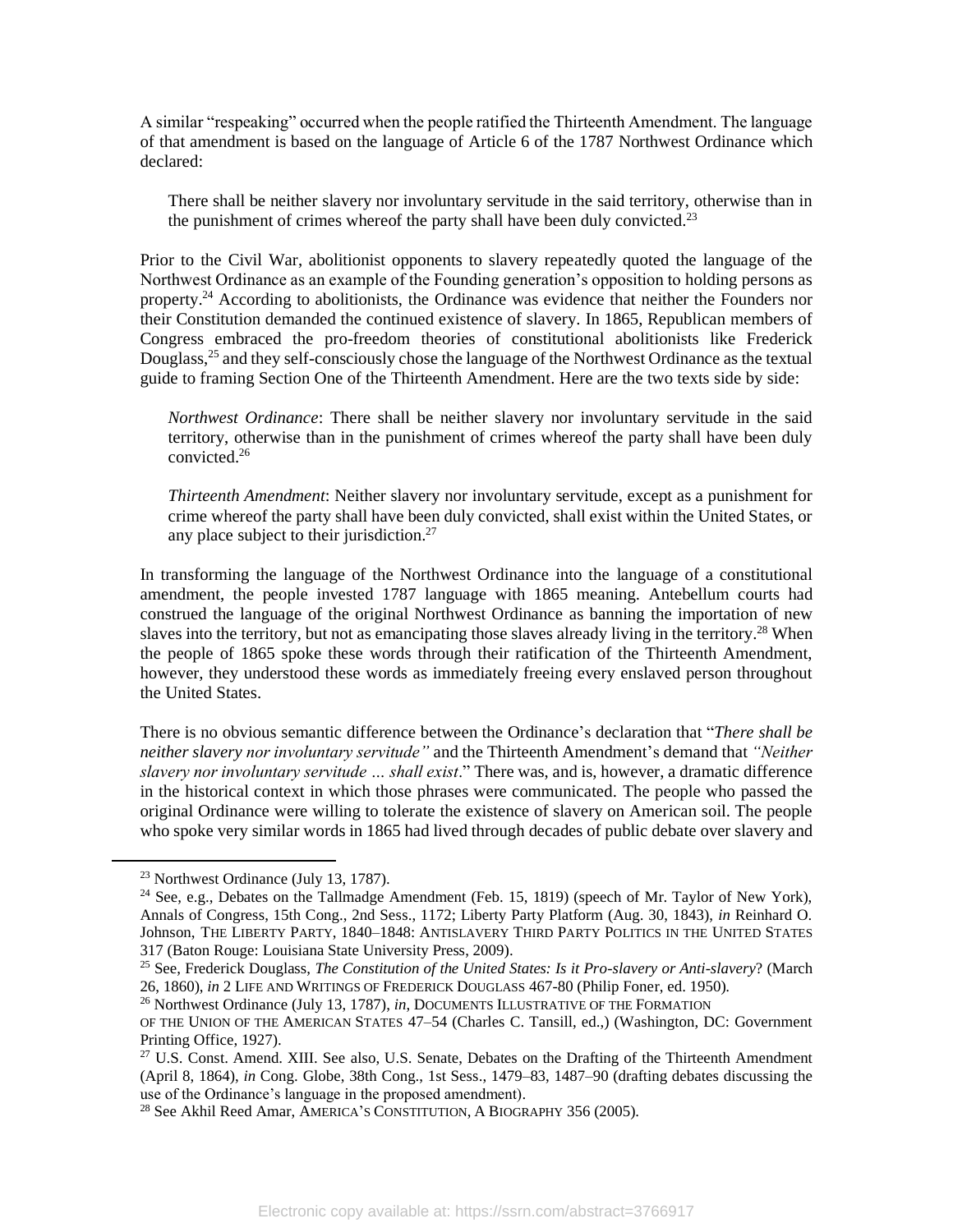a new people in this new context, communicated the complete eradication of chattel slavery from the loss of over half a million Americans in a bloody civil war. This older language, when used by the soil of the United States.<sup>29</sup>

 The adoption of the Eleventh and Thirteenth Amendments are examples of how the sovereign people can re-speak legal texts and invest old language with new meaning. A similar re-speaking occurred when the people ratified the language of the Fourteenth Amendment. Section Two of that amendment expressly respeaks, removes, and replaces portions of the original text of Article I, Section 2.

Here is the original text of Article I, Section 2:

 Representatives . . . *shall be apportioned among the several states* which may be included within this union, *according to their respective numbers*, which shall be determined by adding to *the whole number* of free persons, including those bound to service for a term of years, and excluding Indians not taxed, three fifths of all other Persons.<sup>30</sup>

 This older text took on new and unanticipated importance when the people ratified the Thirteenth Amendment. By abolishing slavery, the Thirteenth Amendment nullified that part of Article I which counted enslaved persons as three-fifths of a person for the purposes of representation. After 1865, four million formerly enslaved people now counted as *five-fifths* of a person for the purposes of congressional representation. This created an enormous political problem for 1866 Republicans. When representatives from the former rebel states returned to the seats they had vacated four years earlier, it was possible they would do so in larger number than before the Civil War. In order to prevent this, the Republicans of the Thirty-Ninth Congress refused to readmit any representatives from the former Confederate states until the people first ratified an amendment that prevented such an unjust political windfall for the former states of the Confederacy. This was accomplished by Section Two of the proposed Fourteenth Amendment which declares:

 Representatives *shall be apportioned among the several States according to their respective numbers*, counting the *whole number* of persons in each State, excluding Indians not taxed. *But when the right to vote* at any election for the choice of electors for President and Vice President of the United States, Representatives in Congress, the Executive and Judicial officers of a State, or the members of the Legislature thereof, *is denied to any of the male inhabitants of such State, being twenty-one years of age, and citizens of the United States*, or in any way abridged, except for participation in rebellion, or other crime, *the basis of representation therein shall be reduced* in the proportion which the number of such male citizens shall bear to the whole number of male citizens twenty-one years of age in such State.<sup>31</sup>

 Section Two solved the problem of the returning southern Democrats by reducing their representation to the degree that the former rebel states refused to give freedmen the right to vote. Section Two does not expressly declare that it is respeaking, repealing and replacing portions of

 $^{29}$  See, generally, Rebecca E. Zietlow, THE FORGOTTEN EMANCIPATOR: JAMES MITCHELL ASHLEY AND THE IDEOLOGICAL ORIGINS OF RECONSTRUCTION (2017) (discussing the origins and original understanding of the Thirteenth Amendment).

 $30$  U.S. Const., Art. I, sect. 2 (emphasis added).  $31$  U.S. Const., amend. XIV, Sect. 2 (emphasis added).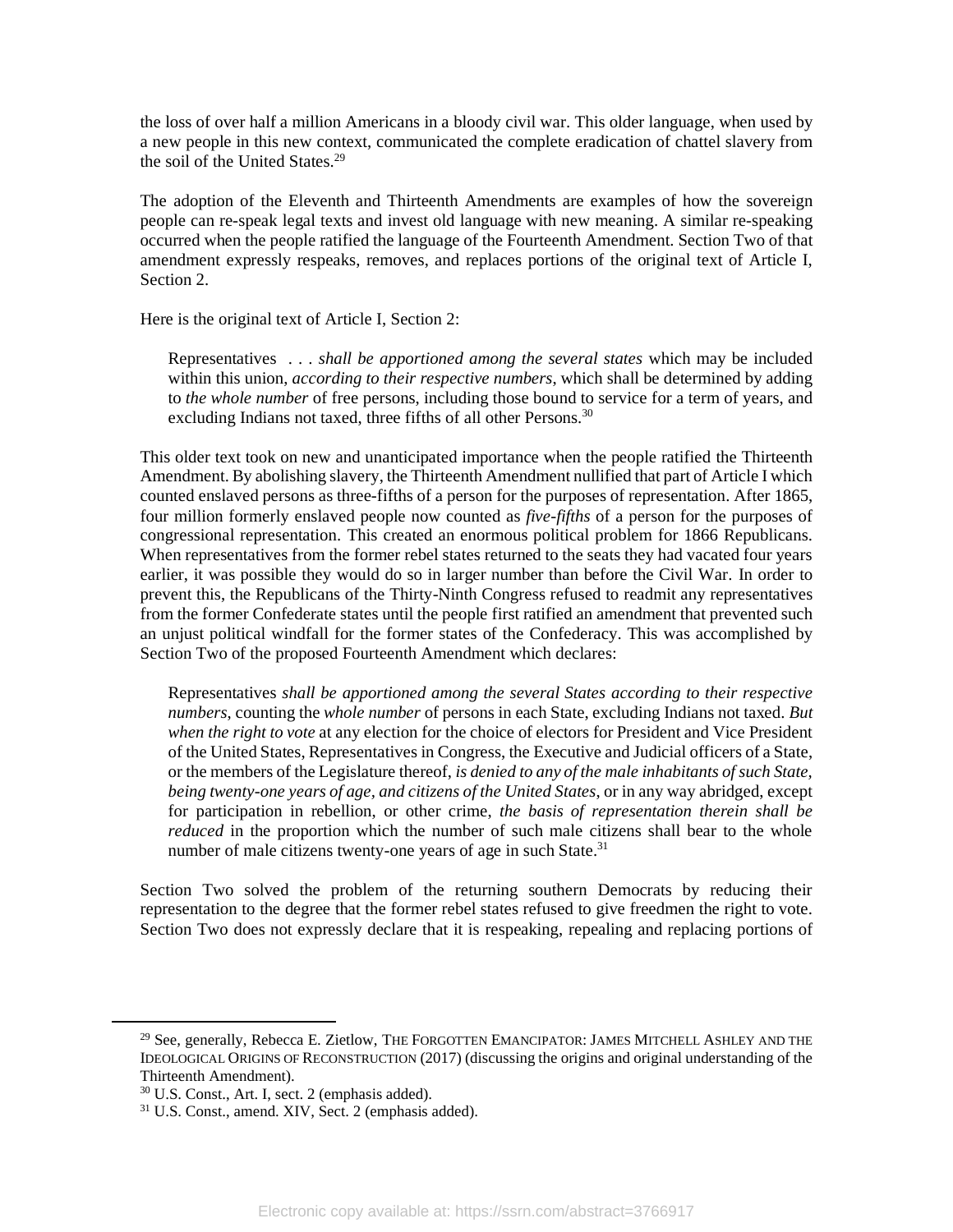the original text of Section 2 of Article I. Nevertheless, that is necessarily implied effect of the text $32$ 

 In sum, we know that the sovereign people have "respoken" legal and constitutional texts in the past. We also know that Reconstruction-era Americans engaged in "respeaking" texts, both in Section One of the Thirteenth Amendment and in Section Two of the Fourteenth Amendment. In the next section I explain why there is good reason to think that the people of 1868 also respoke older legal texts when they ratified Section One of the Fourteenth Amendment.

### *3. The Second Sentence of Section One as Re-Speaking the Bill of Rights*

 Section One of the Fourteenth Amendment contains four separate provisions. The first two address the rights of "citizens of the United States," while the third and fourth address the rights of "persons." Thus:

 (1) "All persons born or naturalized in the United States, and subject to the jurisdiction thereof, are *citizens of the United States* and of the state wherein they reside.

(2) No state shall make or enforce any law which shall abridge the privileges or immunities of *citizens of the United States*;

(3) [N]or shall any state deprive *any person* of life, liberty, or property, without due process of law;

(4) [N]or deny to *any person* within its jurisdiction the equal protection of the laws."

 According to the judicially created doctrine called "substantive due process," rights originally listed in the first eight amendments (which originally bound only the federal government) are "incorporated" against the states by way of a "substantive" reading of the Due Process Clause.<sup>33</sup> Few scholars (and, likely, few judges<sup>34</sup>) find this to be a plausible reading of the Fourteenth Amendment's Due Process Clause.<sup>35</sup> Instead, most constitutional historians (and some Supreme Court justices) believe that the Privileges or Immunities Clause is the more plausible textual vehicle for the incorporation of the Bill of Rights.<sup>36</sup> If this view is correct, then it means that when the

<sup>&</sup>lt;sup>32</sup> Implied effects in this case should be understood as an aspect of what Lawrence Solum refers to as "constitutional implicature," or the idea that the words may communicate more meaning than just that expressly stated. See Lawrence Solum, Semantic Originalism, at 172. In the case above, the text of Section Two of the Fourteenth Amendment does not have language expressly repealing the language of Article I, but by echoing its subject (and, in some aspects, using the same words) Section Two necessarily implies the repeal and replacement of the earlier text.

 33 See, e.g., *Timbs v. Indiana*, 139 S. Ct. 682, 687 (2019) (Ginsburg, J.) ("With only "a handful" of exceptions, this Court has held that the Fourteenth Amendment's Due Process Clause incorporates the protections contained in the Bill of Rights, rendering them applicable to the States.")

<sup>34</sup> See, *McDonald v. City of Chicago*, 561 U.S. 742, 813 (Justice Thomas, concurring with the judgment but relying on the Privileges or Immunities Clause as the textual vehicle for incorporation); *Timbs v. Indiana*, 139 S. Ct. 682, \_\_ (2019) (Gorsuch, J., concurring) ("As an original matter, I acknowledge, the appropriate vehicle for incorporation may well be the Fourteenth Amendment's Privileges or Immunities Clause, rather than, as this Court has long assumed, the Due Process Clause.").

 35 See Nathan S. Chapman and Michael W. McConnell, *Due Process as Separation of Powers*, 121 Yale L.J. 1672, 1675-80 (2012) (discussing the modern scholarly criticism of the doctrine of "substantive due process").

<sup>36</sup> See, e.g., Amar, THE BILL OF RIGHTS, *supra* note 1, at 166.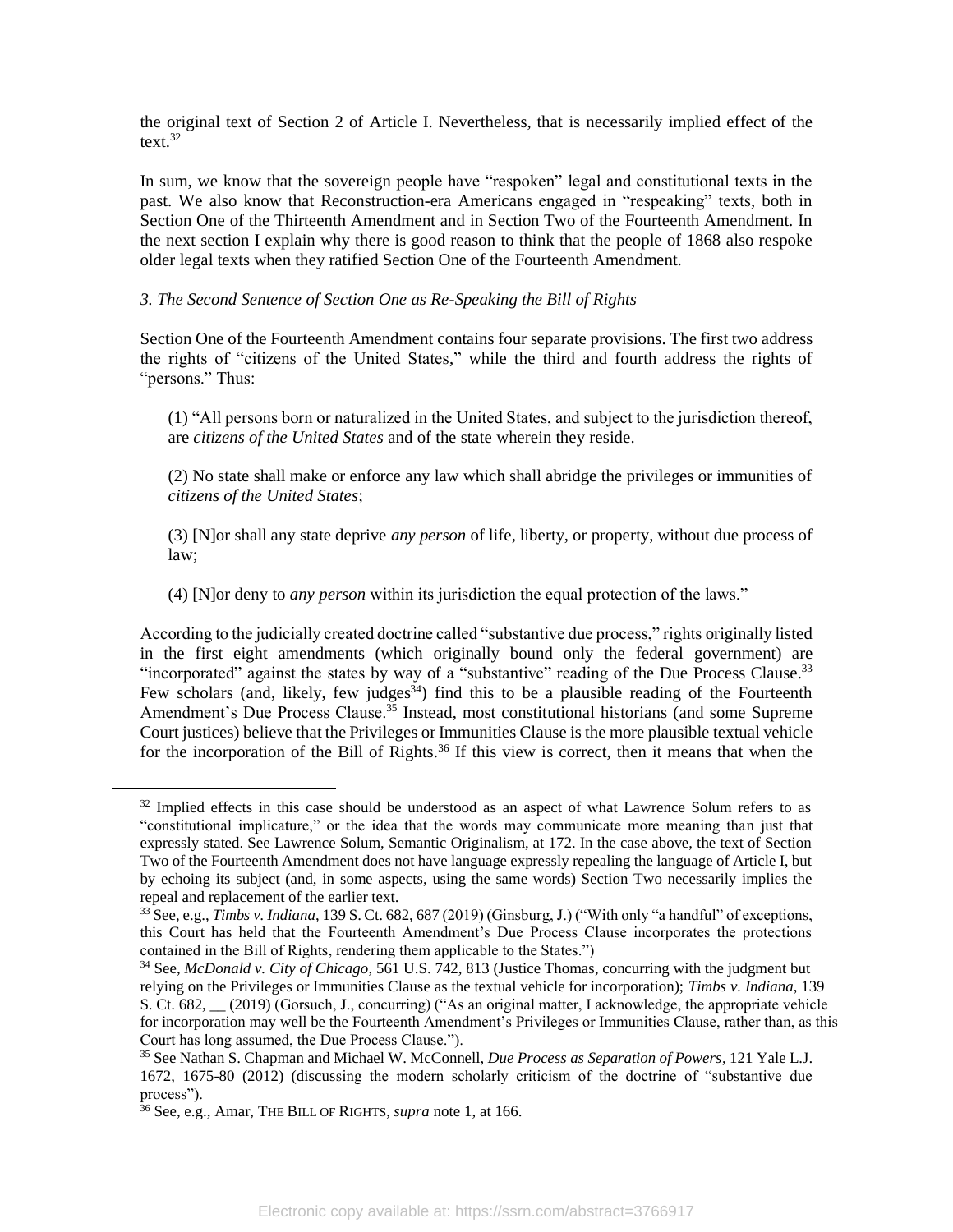people of 1868 declared that states cannot abridge "the privileges or immunities of citizens of the United States," they effectively re-spoke the Bill of Rights and invested those words with a broader meaning than had been the case in 1791.<sup>37</sup>

 The original meaning of the Bill of Rights *had* to be reshaped before these 1791 provisions could be applied against the States. At the time of the Founding, the Bill of Rights represented the people's commitment to the structural principle of federalism.<sup>38</sup> The Bill bound only the federal government, and left the people in the states free, as a matter of constitutional right, to pass laws establishing religion, limiting the exercise of religion or punishing seditious speech.<sup>39</sup> It was only *Congress* that could make no law respecting these subjects. When read in conjunction with the Ninth and Tenth amendments, the Bill stood as an express reminder to the courts of law that the federal government had only limited enumerated power, with all non-delegated powers and rights retained by the people in the several [states.40](https://states.40) 

 If the people of 1868 understood the words "privileges or immunities of citizens of the United States" to include the personal rights listed in the 1791 Bill of Rights, then this means that those people held a very different understanding of the Bill of Rights than did the people of 1791. Rather than understanding the words of the Bill of Rights as securing the interests of the several states, the people of 1868 understood those same words as securing the rights of national citizenship.<sup>41</sup> a phrase that they understood included the privileges and immunities listed in the Bill of Rights, but which invested those older words with new meanings. It is as if the people of 1868 lifted up the Accordingly, when the people spoke the Privileges or Immunities Clause into existence, they used original 1791 Bill of Rights and set them down again upon a new 1868 foundation.

 historical context allows us to understand how old words can take on new meaning. For example, there is good reason to believe that the 1791 people's understanding of "freedom of press" was quite different than that held by the people of 1868.<sup>42</sup> Even if the original Freedom of Speech and Understanding the words of Bill of Rights as being "respoken" by a different people in a different

<sup>&</sup>lt;sup>37</sup> Although some scholars argue that the Privileges or Immunities Clause incorporates only some, but not all, of the 1791 amendments (see, e.g., Amar, THE BILL OF RIGHTS, *supra* note 1, at 248), nothing about this

possibility affects the argument in this essay regarding the respeaking of *any* of the Bill of Rights.<br><sup>38</sup> See Leonard W. Levy, ORIGINS OF THE BILL OF RIGHTS 28-31 (1999). Securing a provision retaining the rights and powers of the several states was one of the primary purposes behind calls for the addition of a Bill provision "declar[ing] that all powers not expressly delegated by the aforementioned constitution are reserved to the several States, to be by them exercised" would be itself "a summary of a bill of rights." See, Samuel Adams, Massachusetts Convention Debates (Feb. 1, 1788), in VI Documentary History of the Ratification of of Rights. In the Massachusetts Ratifying Convention, for example, Samuel Adams explained that adding a the Constitution 1390, 1395 (John P. Kaminski et al. eds., 2000) [DHRC].

 CITIZENSHIP 277-79 (2014). This new understanding did not involve an abandonment of federalism, it reconceptualized federalism as a constitutional principle advancing national liberty. Republican abolitionists, for example, embraced federalism and used its principles to deny federal power to pass the Fugitive Slave Acts and secure the right of northern states to oppose slavery. See, e.g., Speech of Charles Sumner in the United States Senate, Aug. 26, 1852, *in* Daily Globe (Washington, D.C.), September 11, 1852, p. 3.<br><sup>42</sup> Compare, for example, Jud Campbell, *Natural Rights and the First Amendment*, 127 Yale L. J. 246 (2017) 39 See, *Barron v. Baltimore*, 32 U.S. 243, 250 (1833). 40 See, e.g., James Madison, Speech Opposing the Bank of the United States, *in* WRITINGS, *supra* note \_\_ at 489 (describing the Ninth and Tenth Amendments as jointly calling for a limited construction of federal power). <sup>41</sup> See, Kurt T. Lash, THE FOURTEENTH AMENDMENT AND THE PRIVILEGES AND IMMUNITIES OF AMERICAN

 (arguing that the people of 1791 held a far narrower understanding of free speech than we do today) with Michael Kent Curtis, FREE SPEECH, THE PEOPLE'S DARLING PRIVILEGE: STRUGGLES FOR FREEDOM OF EXPRESSION IN AMERICAN HISTORY (2000) (arguing that the people of 1868 held far broader views of freedom of expression than did the people in 1791).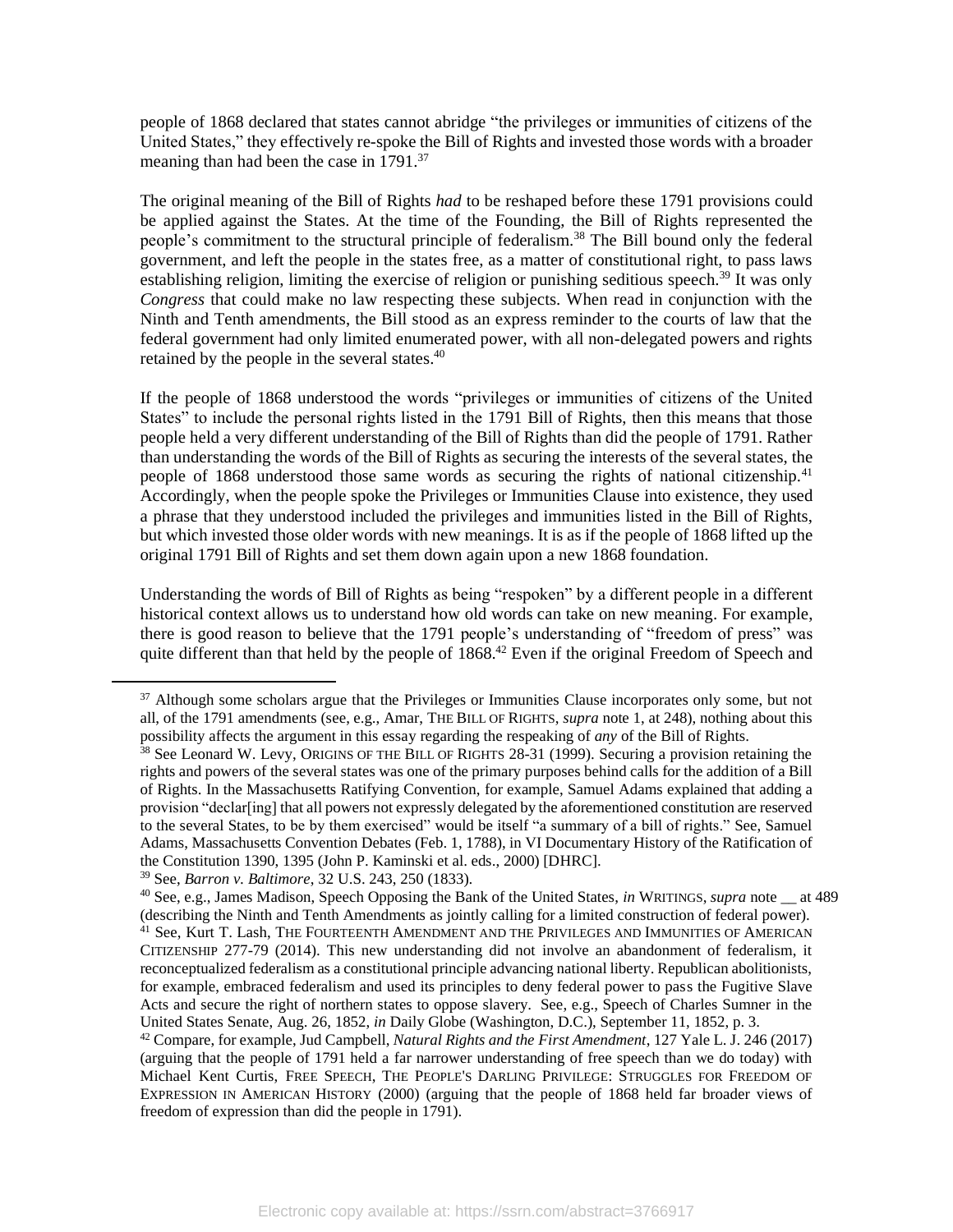Press Clauses communicated nothing more than freedom from prior restraints,<sup>43</sup> the suppression of expression among the Reconstruction Republicans who framed and ratified the Fourteenth free expression under slavery may have generated a far broader understanding of the rights of free Amendment.<sup>44</sup>

The same would be true of the Establishment Cause.<sup>45</sup> It is possible that the original meaning of the Establishment Clause prohibited federal establishments while simultaneously *protecting* state religious establishments from federal interference.<sup>46</sup> If so, this seems to render the Establishment Clause an inappropriate a candidate for incorporation *against* the [states.47](https://states.47) This original federalism- based reading of the Clause, however, may have faded away between the time of the Founding and the ratification of the Fourteenth Amendment. If so, then it is possible that the people of 1868 understood the words of the Establishment Clause as declaring a principle of constitutional immunity from all religious establishments that is as applicable against the state governments as it is against the federal [government.](https://government.48)<sup>48</sup>

 In sum, for those believe the original meaning of the Fourteenth Amendment is relevant to contemporary application of constitutional text, the meaning of the "incorporated" Bill of Rights is the meaning held by the people of 1868. The original rights were respoken and, potentially, reshaped.

# *4. The First Sentence of Section One as Re-speaking the Bill of Rights*

 Thus far, I have discussed the second sentence of Section One as involving a re-speaking of earlier constitutional texts. But if the second sentence involves a re-speaking, then so does the *first*  sentence of Section One. Declared by the same people at the same time, these two sentences both speak about the "citizens of the United States." This repeated language must be read in *pari materia*. Rights in a manner that affects the post-Fourteenth Amendment enforcement of the Bill of Rights When these two sentences are read in conjunction, it appears that people have respoken the Bill of against the federal government as much as the states.

 The opening sentence of Section One of the Fourteenth Amendment declares: "All persons born or naturalized in the United States, and subject to the jurisdiction thereof, are *citizens of the United States* and of the state wherein they reside."<sup>49</sup> This sentence announced something new under the constitutional sun.

 The original Constitution did not contain a clause defining national citizenship. It neither defined or immunities. This omission became a matter of substantial debate during the antebellum period and was one of the central issues in the infamous case of *Dred Scott v. [Sandford](https://Sandford.50)*. 50 Even Union national citizenship nor declared whether national citizenship was attended by any rights, privileges

<sup>&</sup>lt;sup>43</sup> See, Levy, ORIGINS OF THE BILL OF RIGHTS, *supra* note 38, at 123.<br><sup>44</sup> Curtis, *supra* note 39, at 357. 45 U.S. Const., amend. I ("Congress shall make no law respecting an establishment of religion").

<sup>&</sup>lt;sup>46</sup> See, Amar, THE BILL OF RIGHTS, *supra* note 36, at 41.<br><sup>47</sup> See *id*. 48 For a discussion of the 1868 understanding of the First Amendment Establishment Clause, See Kurt T.  Lash, *The Second Adoption of the Establishment Clause: The Rise of the Non-Establishment Principle*, 27 Ariz. St. L.J. 1085 (1995).

 $^{49}$  U.S. Const. amend. XIV.<br> $^{50}$  60 U.S. 393 (1857).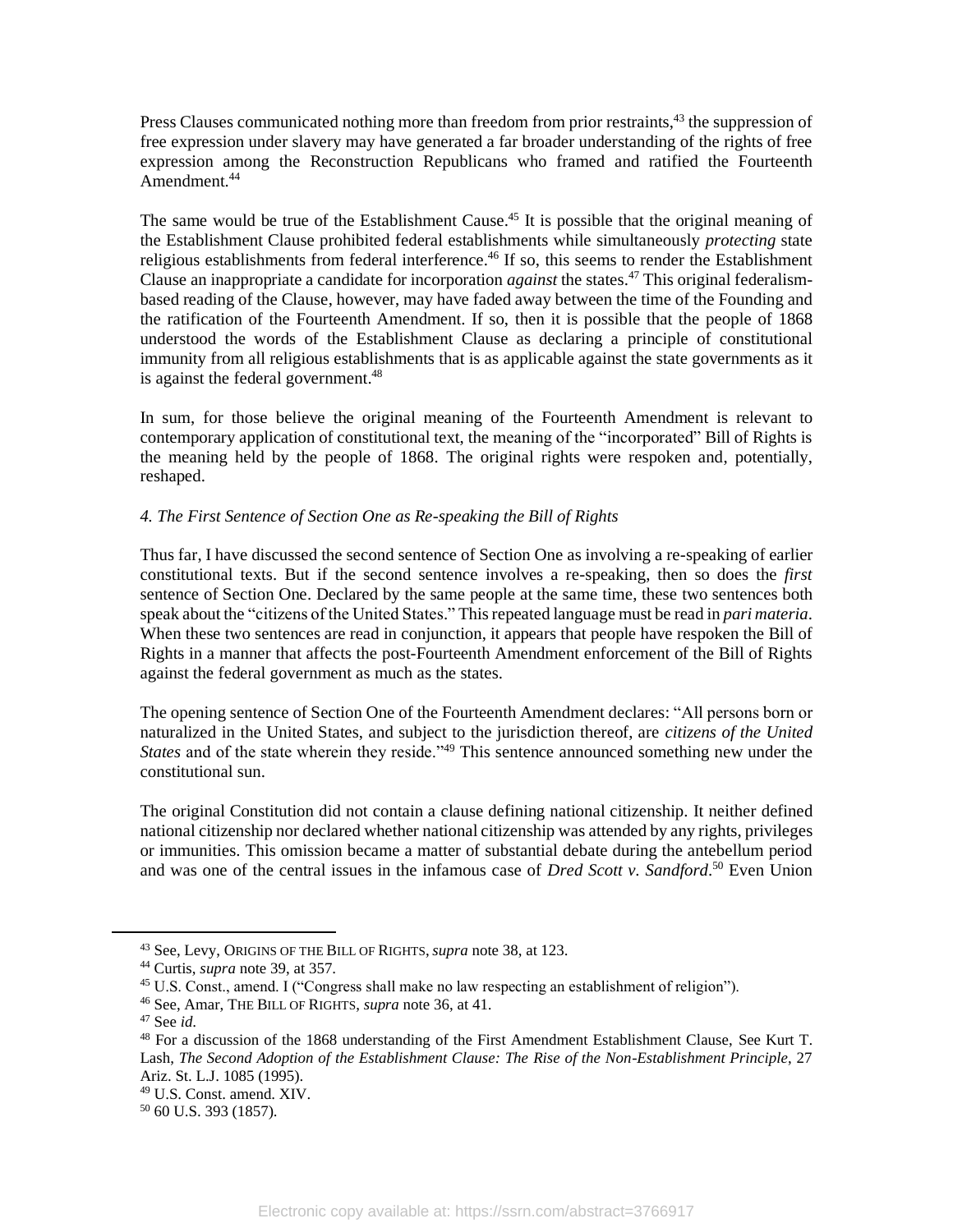officials during the Civil War acknowledged that the original Constitution did not expressly declare the nature and substance of national citizenship.<sup>51</sup>

 This original constitutional omission did not prevent antebellum abolitionist Republicans from calling for a new understanding of the rights of national citizenship. According to Joel Tiffany in  his 1849 *Treatise on the Unconstitutionality of American Slavery,*52 "the privileges and immunities which the American citizen has a right to demand of the Federal Government," were those "guaranteed to him by the federal Constitution," including

 "the right of petition,—the right to keep and bear arms, the right to be secure from all unwarrantable seizures and searches, the right to demand, and have a presentment, or a public and, speedy trial by an impartial jury of his peers, the right to confront those who testify against him, the right to have compulsory process to bring in his witnesses, the right to &e., from cruel and unusual punishments, or from being twice jeopardized for the same indictment found by a grand jury before he shall be held to answer to any criminal charge, the right to be informed beforehand of the nature and cause of accusation against him, the right to demand and have counsel for his defence, the right to be exempt from excessive bail, or fines, offence."53

 To Tiffany, the privileges and immunities of citizens of the United States included the rights upon the [states.](https://states.54)<sup>54</sup> This same view was shared by the man who drafted the Privileges or Immunities Clause of the Fourteenth Amendment, John Bingham. According to Bingham, "the privileges and immunities of citizens of the United States, as contradistinguished from citizens of a State, are enumerated in the 1791 Bill of Rights—rights which Tiffany insisted should be viewed as binding chiefly defined in the first eight amendments to the Constitution of the United States."55

 This is not the place to canvass the historical evidence supporting the incorporation of the Bill of Rights by way of the Privileges or Immunities Clause of Section One.<sup>56</sup> The point is that there is a substantial record of antebellum and Reconstruction-era Republicans describing the "privileges and immunities of citizens of the United States" as including the rights listed in the Bill of Rights.

 When the people of 1868 spoke into constitutional existence a group they named the "citizens of in the first sentence of Section One. Then, in the second sentence, they used the same phrase and the United States," they did so *twice*. First, they named and defined "citizens of the United States" declared that states could not abridge the privileges or immunities of these newly defined "citizens of the United States."

 By definition, the "citizens of the United States" named in sentence one hold the *same* privileges and immunities that, according to sentence two, states must not abridge. If it is correct that the second sentence applies a "respoken" (and reshaped) Bill of Rights against the states because such

<sup>&</sup>lt;sup>51</sup> See, *The Opinion of Attorney General Edward Bates, On Citizenship (Nov. 29, 1862).*<br><sup>52</sup> Joel Tiffany, A TREATISE ON THE UNCONSTITUTIONALITY OF AMERICAN SLAVERY (1849). According to Akhil Amar, "Tiffany's Treatise became a basic handbook for many Republicans who later served in the Thirty-Ninth Congress." Amar, THE BILL OF RIGHTS, *supra* note 36, at 263.<br><sup>53</sup> Tiffany, *supra* note 52, at 99.<br><sup>54</sup> Id. at 117.<br><sup>55</sup> Speech of John Bingham, *Cong. Globe*, 42d Cong. 1st Sess., Appendix, 81-86 (March 31,

Kent Curtis, NO STATE SHALL ABRIDGE: THE FOURTEENTH AMENDMENT AND THE BILL OF RIGHTS (1990); Amar, THE BILL OF RIGHTS, *supra* note 36.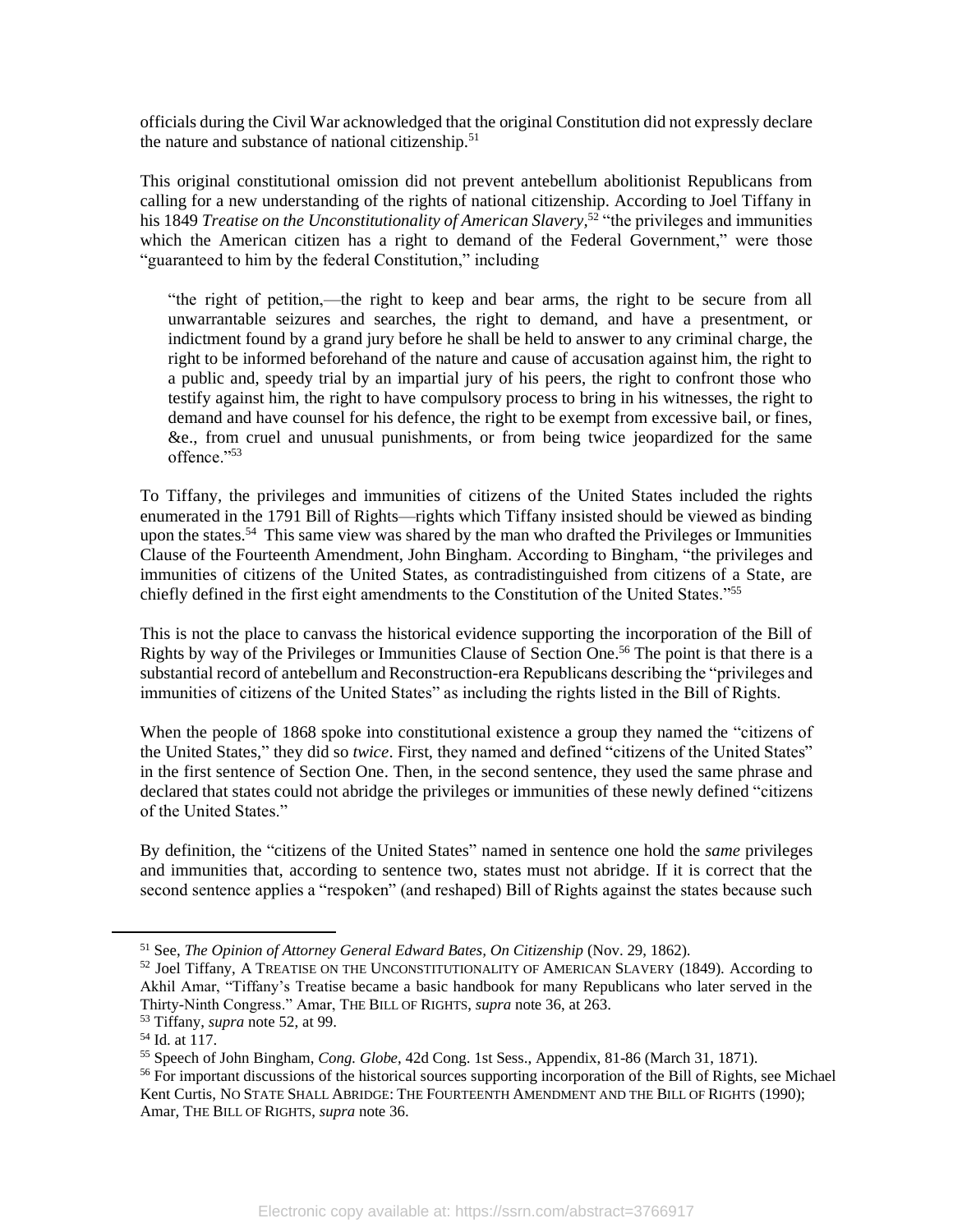equally bind the federal government for the same reason-- *because* they are the "privileges or immunities of citizens of the United States." This would be true even if the second sentence of Section One did not exist, since the people of 1868 understood the term "citizens of the United States" referred to a group holding certain privileges and immunities. Our understanding of the first sentence is assisted by the historical evidence regarding the second sentence, but the legal meaning are the "privileges or immunities of citizens of the United States," then these same respoken rights of the first sentence is not dependent on the second sentence.

To the people of 1868, the term "citizen of the United States" was thick with meaning.<sup>57</sup> It included a panoply of textually enumerated rights--words originally added by the people of 1791, but now first two sentences of Section One thus had the effect of updating and reshaping the meaning of the 1791 Bill of Rights in a manner that equally bound both state and federal governments—*neither* of which have the constitutional authority to abridge "the privileges or immunities of citizens of the spoken into existence by the people of 1868 and carrying an 1868 meaning. The ratification of the United States."

 Once we under the first two sentences of Section One as jointly speaking into constitutional existence "citizens of the United States" with 1868 understandings of the rights inherent in the status of national citizenship, we can clarify the meaning of these sentences by rewriting them as declaring:

 *"All persons born or naturalized in the United States are citizens of the United States who hold the privileges and immunities of national citizenship, such as those listed in the Bill of Rights as we the people of 1868 understand the Bill of Rights.* 

 *Henceforth, neither state nor federal government shall make or enforce any law abridging these 1868-informed privileges or immunities of citizens of the United States."*

 There is no need here to fully develop how the Fourteenth Amendment modified the original understanding of the 1791 amendments and how that understanding might bind the federal government. My claim here is simply that the people of 1868 believed that citizens of the United States had *one* Bill of Rights, and they communicated words that made this 1868 understanding of that Bill enforceable against both state and federal governments.

### *5. Re-speaking the Bill of Rights and the Conundrums of Incorporation*

 speaking the Bill of Rights solves a number of interpretive conundrums, particularly for those committed to a historically grounded interpretation of constitutional text. In terms of the doctrine of incorporation, this approach supports the insights of most contemporary constitutional historians who view the Privileges or Immunities Clause as the proper textual vehicle for incorporation of the Bill of Rights.<sup>58</sup> It suggests, however, that the meaning of these incorporated rights should be that held by the people who ratified the Fourteenth Amendment, not those who ratified the original Bill Understanding the opening two sentences of the Fourteenth Amendment as the people of 1868 reof Rights.

<sup>57</sup> See, Martha S. Jones, BIRTHRIGHT CITIZENS: A HISTORY OF RACE AND RIGHTS IN ANTEBELLUM AMERICA (2018).

<sup>58</sup> See, Suja A. Thomas, *Nonincorporation: The Bill of Rights After McDonald v. Chicago*, 88 Notre Dame L. Rev. 159 (2012).